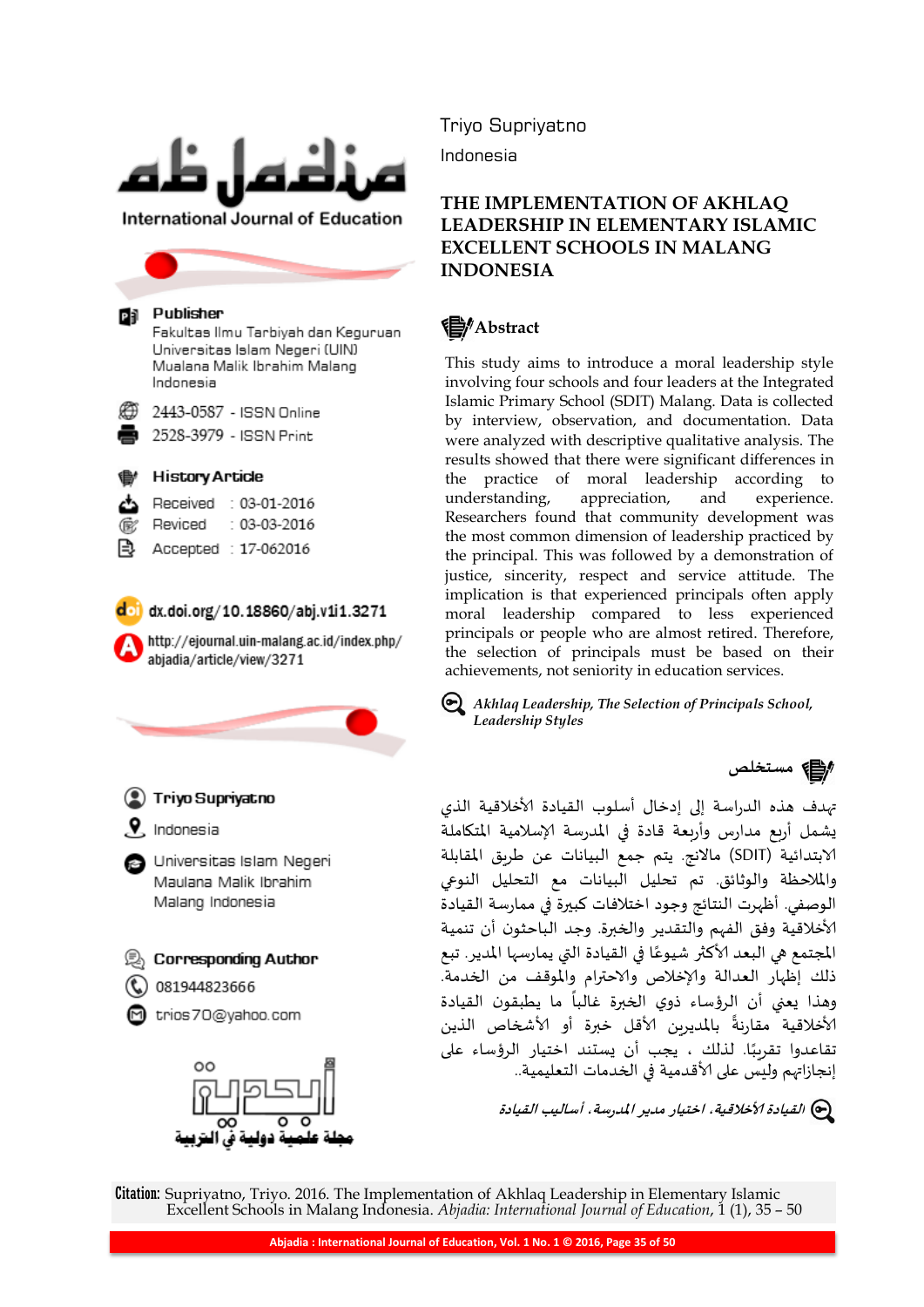



**International Journal of Education** 



# **Abstrak**

Penelitian ini bertujuan memperkenalkan gaya kepemimpinan akhlaq yang melibatkan empat sekolah dan empat pemimpin di Sekolah Dasar Islam Terpadu (SDIT) Malang. Data dikumpulkan dengan wawancara, observasi, dan dokumentasi. Data dianalisis dengan analisa kualitatif deskriptif. Hasil penelitian menunjukkan bahwa ada perbedaan yang signifikan dalam praktek kepemimpinan akhlaq menurut pemahaman, apresiasi, dan pengalaman. Peneliti menemukan bahwa pengembangan masyarakat merupakan dimensi kepemimpinan akhlaq yang paling umum dipraktekkan oleh kepala sekolah. Hal ini diikuti oleh demonstrasi keadilan, ketulusan, rasa hormat dan sikap melayani. Implikasinya kepala sekolah yang berpengalaman sering menerapkan kepemimpinan akhlaq dibandingkan dengan kepala sekolah yang kurang berpengalaman atau orang yang hampir pensiun. Oleh karena itu, pemilihan kepala sekolah harus didasarkan pada prestasi mereka, bukan senioritas dalam layanan pendidikan..

*Kepemimpinan Akhlaq, Pemilihan Kepala Sekolah, Gaya Kepemimpinan*

http://

ejournal.uin-malang.ac.id/index.php/abjadia/article/view/3271



In essence, the system and organization of Islamic schools is similar to public schools (although most of them necessitate being a Muslim as a requirement from students) with an emphasis on Islamic moral conduct. As such, these schools can be categorized as "public school plus." This means that religious courses on Islamic history, Islamic jurisprudence, or Islamic theology are not the main subjects of the curriculum like that of pesantren and of most madrasah. Instead, there is an emphasis on how religion can inspire good moral conduct in the daily lives of the students.

Islamic schools were created to cater to the Muslim middle class in urban areas. These schools are equipped with good facilities such as air-conditioned classrooms, libraries, labs, and computer facilities. As a modern institution, these schools are administered by professionals in management as well as curriculum development. Teachers, staff, and managers are recruited in a competitive and professional manner by considering their skills and competency levels.

Principal contribution to the schools has been said by previous researchers such as Edmonds (1979), Gray (1990), Purkey and Smith (1983) and Teddlie and Stringfield (2000). Hence, there is a variety of statements from them about the relationship between school leadership and achievement. For example, Gray (1990) research findings concluded that there is no evidence that effective school led by the weak leadership. As well as the study of Edmonds (1979) who found the principal is the key individuals in developing their school. Implications, the community has identified the school's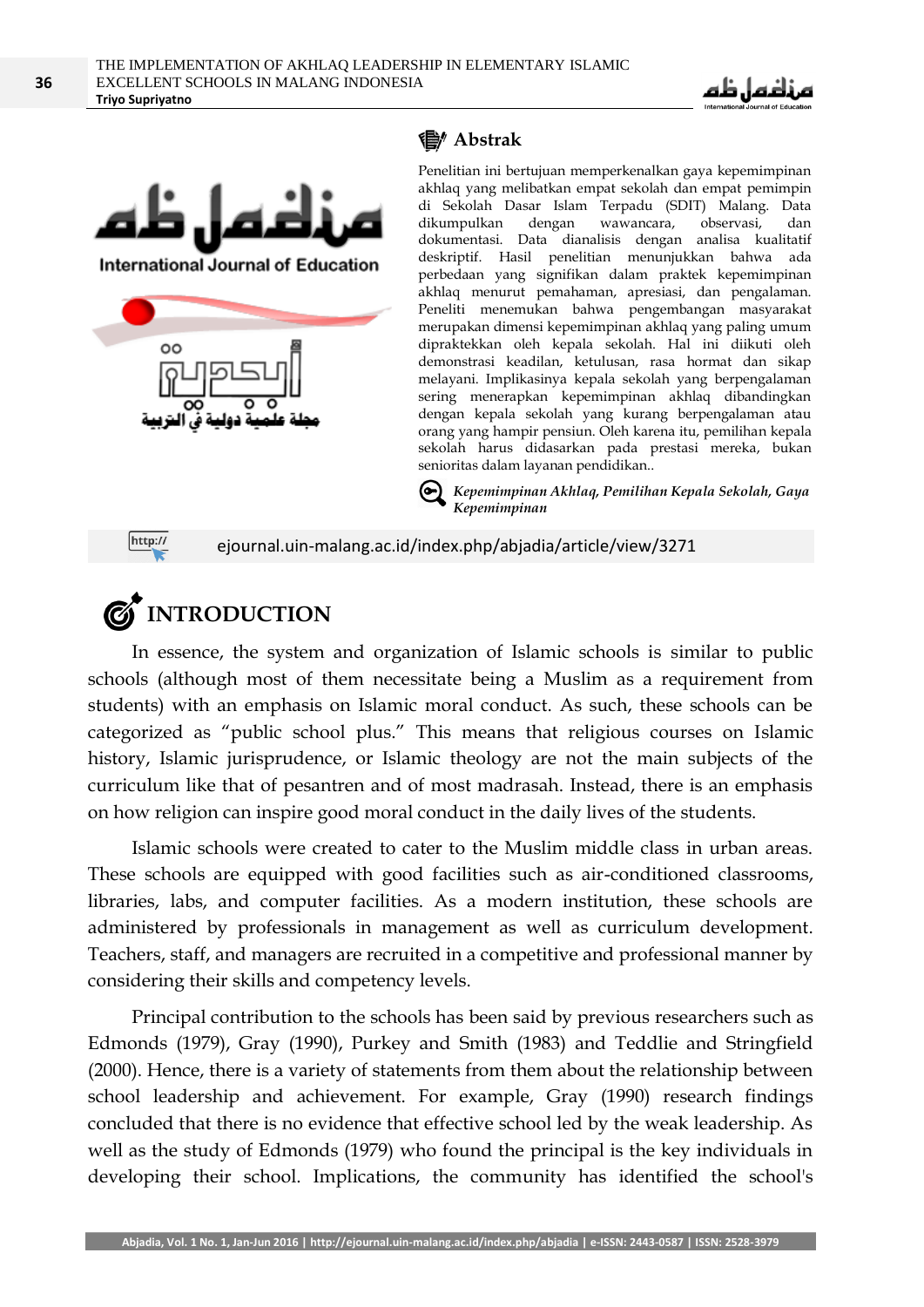

performance based on their leadership. In other words, the community especially parents will point fingers towards the achievement of a school principal if dropped. Cotton and Wikelund (2001) accept that view, said that in this era of globalization parents are aware of their rights to speak of increasing their knowledge of the consumer.

In other words, transformational leadership will produce akhlaq leadership. What is Akhlaq leadership? How akhlaq leadership of the principals are able to drive the effectiveness of the school? Therefore, this article aims to identify the principal akhlaq leadership practices in schools.

# *EQ RESEARCH METHOD*

# **Statement of Problems**

The cases now that some leaders no longer make *akhlaq* (moral values) and ethical practices when carrying out duties as a guide for discharging their responsibilities. In other words, the principal who serves as a major contributing factor to the effectiveness of the school can't be used as a role model to other school staff. Therefore, this study aims to introduce a leadership style that should be adopted by the principals of akhlaq leadership.

# **Objectives of the study**

- 1. To identify about practices of akhlaq leadership based on priority.
- 2. To know about implementation of akhlaq leadership in Islamic excellent school.

# **Research Question**

- 1. What are practices of the akhlaq leadership based on priority?
- 2. How is implementation of akhlaq leadership in Elementary Islamic excellent school?

# **FINDINGS**

# *Leadership, Akhlaq and Power*

The inclusion of morality as a central aspect in value-laden concepts of leadership by the majority of modern leadership theorists is a new development whereas the importance of power for leadership has never been challenged: "All leaders are actual or potential power holders, but not all power holders are leaders" (Burns 1978: 8). If we assume the difference has something do with morality, it seems fair to say that power (Burns 1978: 12) and morality are the two most important components of leadership. This essay goes even further and proposes that it is exactly the product of both so that we can create a simple formula as a definition of leadership: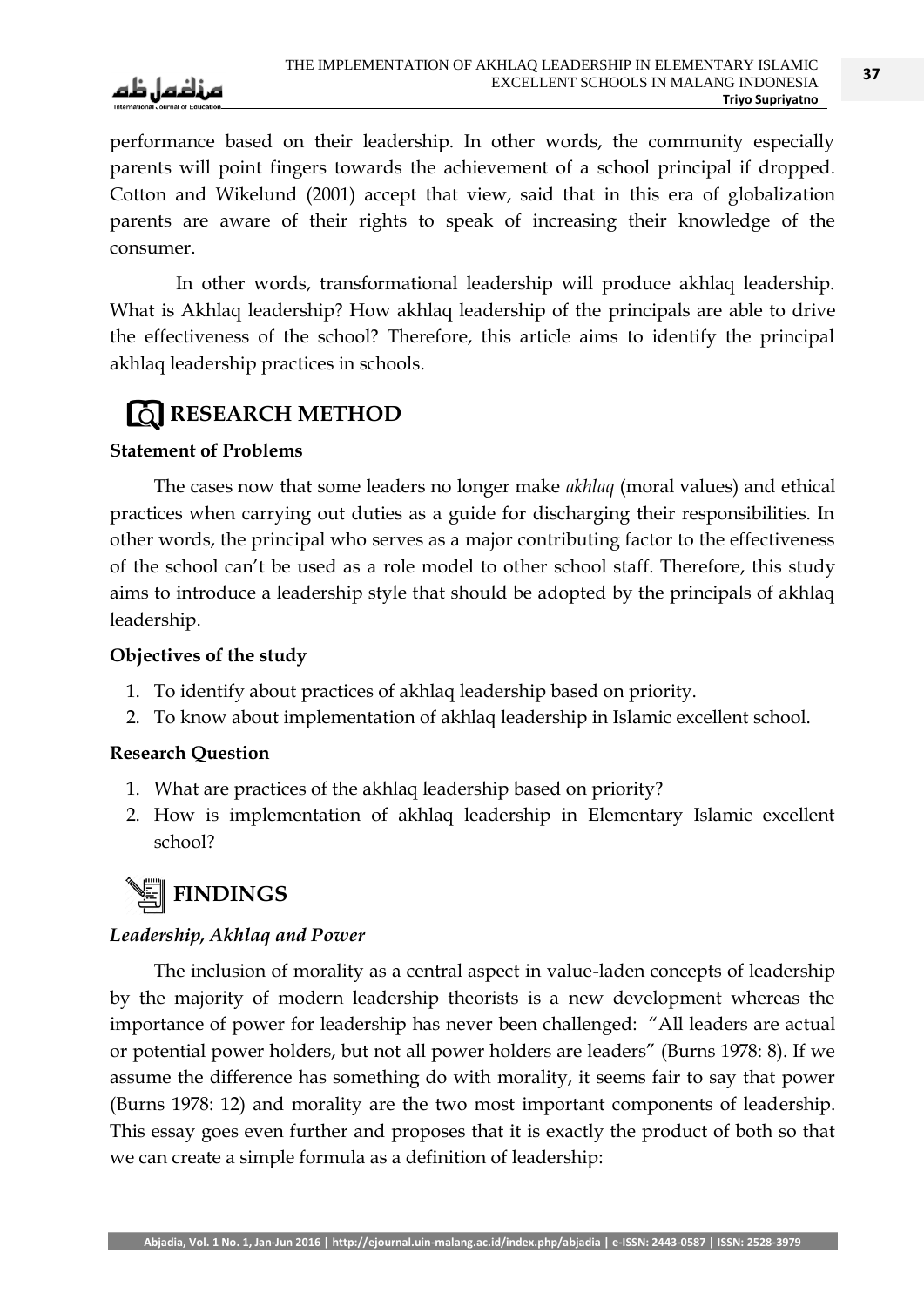

### *Leadership = Akhlaq (Morality) x Power*

It is not the sum but the product because one component alone (however strong it might be) is not sufficient to create "positive leadership". At least some power is necessary to get good values implemented ((Heifetz, 1994: 69) describes how power (and therefore leadership) can be executed with or without authority. He defines authority as "conferred power to perform a service" (Heifetz 1994: 57). Power without authority is possible but conceptually different) and it needs some positive moral input to make good use of power. If there is some one who is very powerful but has no or even bad moral values5 this creates "negative leadership"6 and is the worst case for society. It would be better (less bad) if this person was less powerful, a type we could call the "negative non-leader" without good moral values but fortunately also without power. Society should make sure that the negative leader has not too much power. It is the task of leadership development to transform the negative non-leader into a positive non-leader, the positive non-leader into a positive leader, and (most difficult) the negative leader into a positive leader.

### *Transformational Leadership*

Transformational leadership was born as a result of staff who wish to claim a more democratic style of leadership that their needs are met. Through transactional leadership, staff should be treated like machines that perform tasks based on standards set. Born implications of staff not dare to take risks. Where as transformational leadership, which was introduced by Burns (1978) are able to create a positive attitude of staff. Burns (1978) defines transformational leadership as a process in which leaders and followers strive to improve themselves in terms of moral and motivation. thus, Hopkins (2003) says leaders will implement the following aspects to achieve the prescribed namely: (a) leadership style is to human-oriented from of a duty, (b) to establish a close relationship with the follower, (c) there exists the transfer of feelings, attitudes , and belief and (d) leaders focus on cultural change from the structure.

Conclusion, transformational leadership is an activity designed to influence followers to enhance motivation and meet their needs and consider the staff as an asset to the organization.

### *Moral Leadership (Akhlaq Leadership)*

Moral leadership (akhlaq leadership) is also focused on the aspects of high morale and motivation when carrying out their duties. In this context, leaders are humane, fair, honest, and not to be emotional in making decisions and not be jealous of his success. Hence, the discussion of moral leadership can't marginalize the concept of transformational leadership (Bass, 1985; Northouse, 2001). Further Kanungo and Menonca (1998) has given the definition of moral (akhlaq) leadership as a leader's ethical (akhlaq) behavior is based on morality (akhlaqi) and human dignity in order to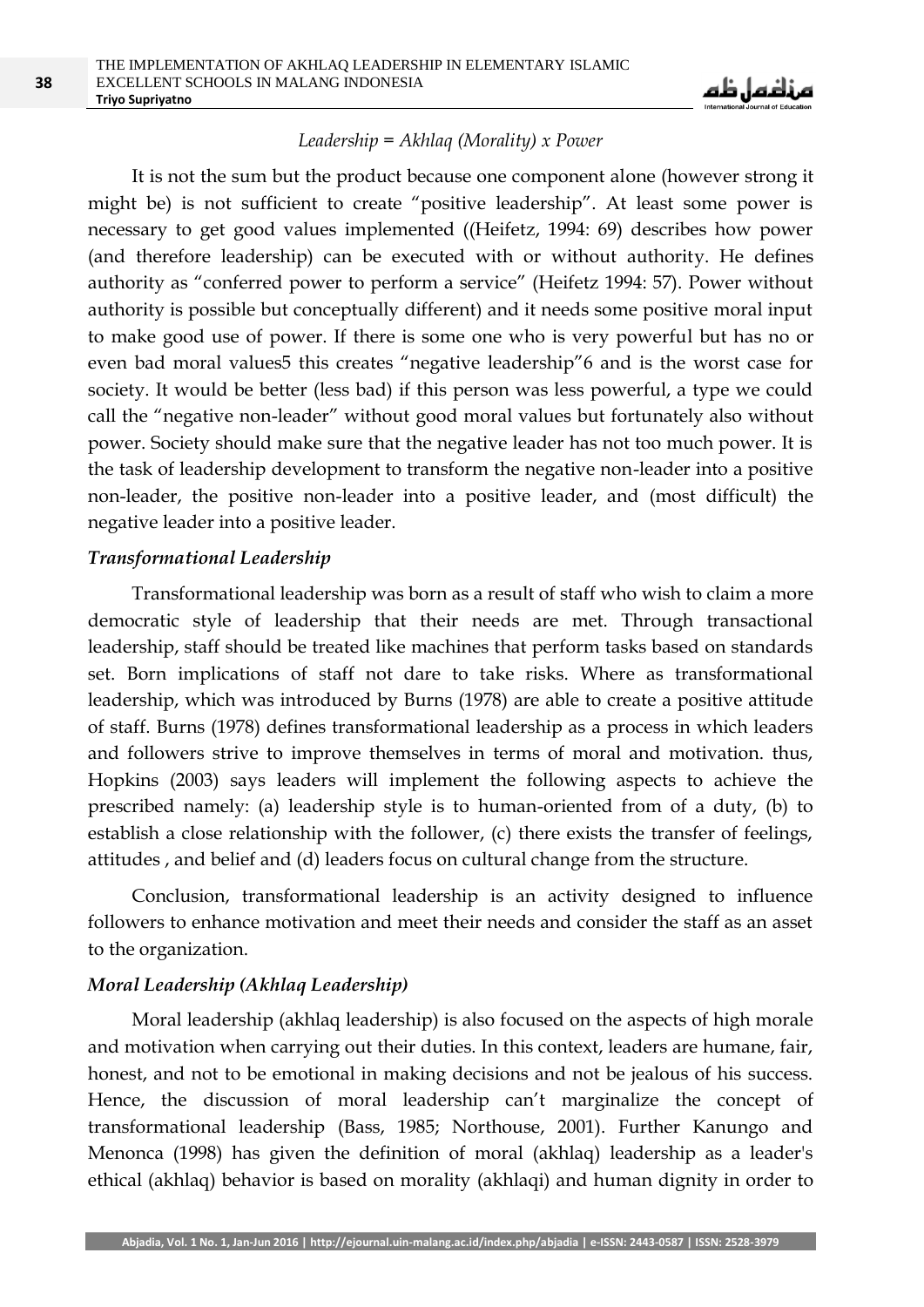**39**

achieve organizational goals. While, Roepke (1995) says that moral leadership focused on human values, moral responsibility and thinking systems.

Conclusion, akhlaq Leadership (the moral leadership) focuses on developing themselves together in a manner to avoid selfishness and to create values, new attitudes and beliefs (in Islam) among leaders and followers

# **LAS** DISCUSSIONS

# **Implementation of Akhlaq Leadership in Islamic Excellent Schools at Malang**

# *Indonesian School Context*

In general, there are two types of school in the Indonesian education system in terms of ministerial affiliation (MNE, 2003b; National Office of Overseas Schools Recognition, 1995; Poerbakawatja, 1970; Raihani, 2001). T hese include schools affiliated to the Ministry of National Education (MNE) and schools affiliated to the Ministry of Religious Affairs (MRA). The MNE and MRA administer public and private schools, and provide education at kindergarten, elementary, secondary, and tertiary levels. Both the MNE and MRA manage their own schools and develop the curriculum (Hasbullah, 1995; MNE, 2003a; National Office of Overseas School s Recognition, 1995; Tilaar, 1995; Yunus, 1979). The number of the MNE schools constitutes about eighty per cent of the total number of Indonesian school (EMIS, 2002; Hartono & Ehrmann, 2001; MNE, 2002). The main differences between these school types are found in the curriculum content in that there is a stronger focus on religious teaching in MRA compared to MNE schools (Mastuhu, 1994; Raihani, 2001), with about thirty per cent of the whole curriculum of the MRA schools being religious (Islamic), whereas it is less than five per cent in MNE schools.

The Indonesian government has conducted two major school reforms in the last decade. First, School-Based Management (SBM), bot h in primary and secondary levels, was introduced in 1999 (Jalal dan Supriadi, 2001; Jiyono et al. , 2001; Umaedi, 2001). Second, Competency-Based Curriculum (CBC) was trialed in 2004, and will be implemented in 2006 in both primary and secondary schools (MNE, 2003a; Penabur, 2003; Setiawan, 2000; Umaedi, 2001). Although these reforms have been criticized, they do reflect the major government policy of political decentralization begun in 1999, shortly after the fall of the Soeharto regime (Jalal & Supriadi, 2001; Jiyono et al., 2001; MNE, 2001). Another initiative is to have the larger community involved in the school education processes through the empowerment of local education councils (dewan pendidikan) and school committees (komite sekolah).

Elementary Islamic excellent school in this paper it's mean Elementary Islamic successful school at Malang. The findings of this study presented in the following sub-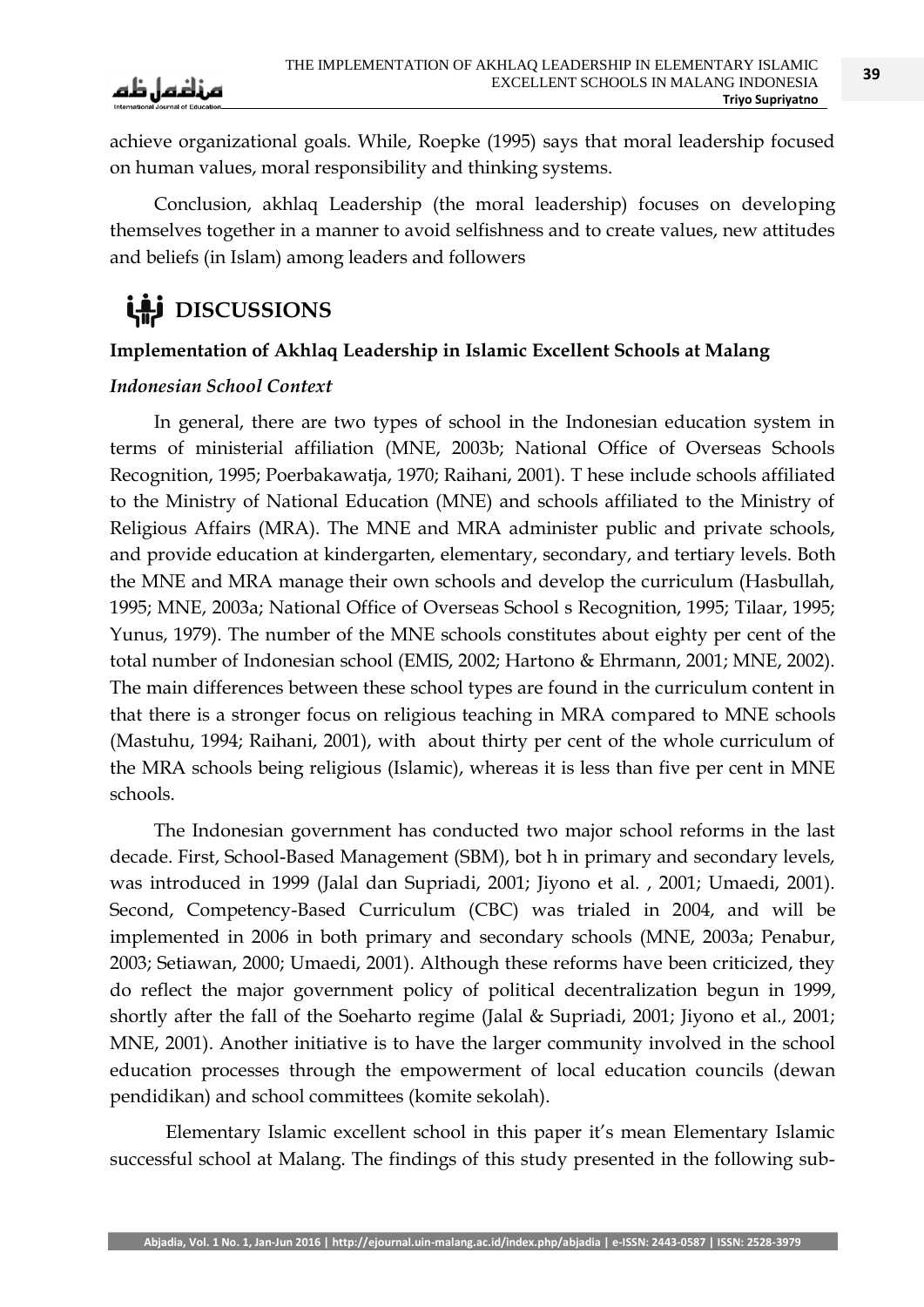

sections were based on emerging themes drawn from the principal interview transcripts. The major themes include personal beliefs and values, analyzing situations, visioning and setting strategies, fostering professional development, building collaborative culture, and redesigning school structure.

1. Order practices of akhlaq leadership based on priority.

This section is to answer the first research question. Data collected from a total of 4 participants in the study of four schools to see anything akhlaq overall leadership practices. The data were analyzed using descriptive qualitative method through interviews, documentation, and observation.

Practices of akhlaq leadership based on priority in school A are:

- 1. demonstration of sincerity
- 2. demonstration of fairness
- 3. demonstration of respect the school community
- 4. demonstration of build community
- 5. demonstration of serving others

Practices of akhlaq leadership based on priority in school B are:

- 1. demonstration of fairness
- 2. demonstration of sincerity
- 3. demonstration of build community
- 4. demonstration of respect the school community
- 5. demonstration of serving others

Practices of akhlaq leadership based on priority in school C are:

- 1. demonstration of serving others
- 2. demonstration of sincerity
- 3. demonstration of fairness
- 4. demonstration of build community
- 5. demonstration of respect the school community

Practices of akhlaq leadership based on priority in school D are:

- 1. demonstration of serving others
- 2. demonstration of build community
- 3. demonstration of fairness
- 4. demonstration of sincerity
- 5. demonstration of respect the school community
- 2. Implementation of akhlak Leadership and Elementary Islamic Excellent school in Malang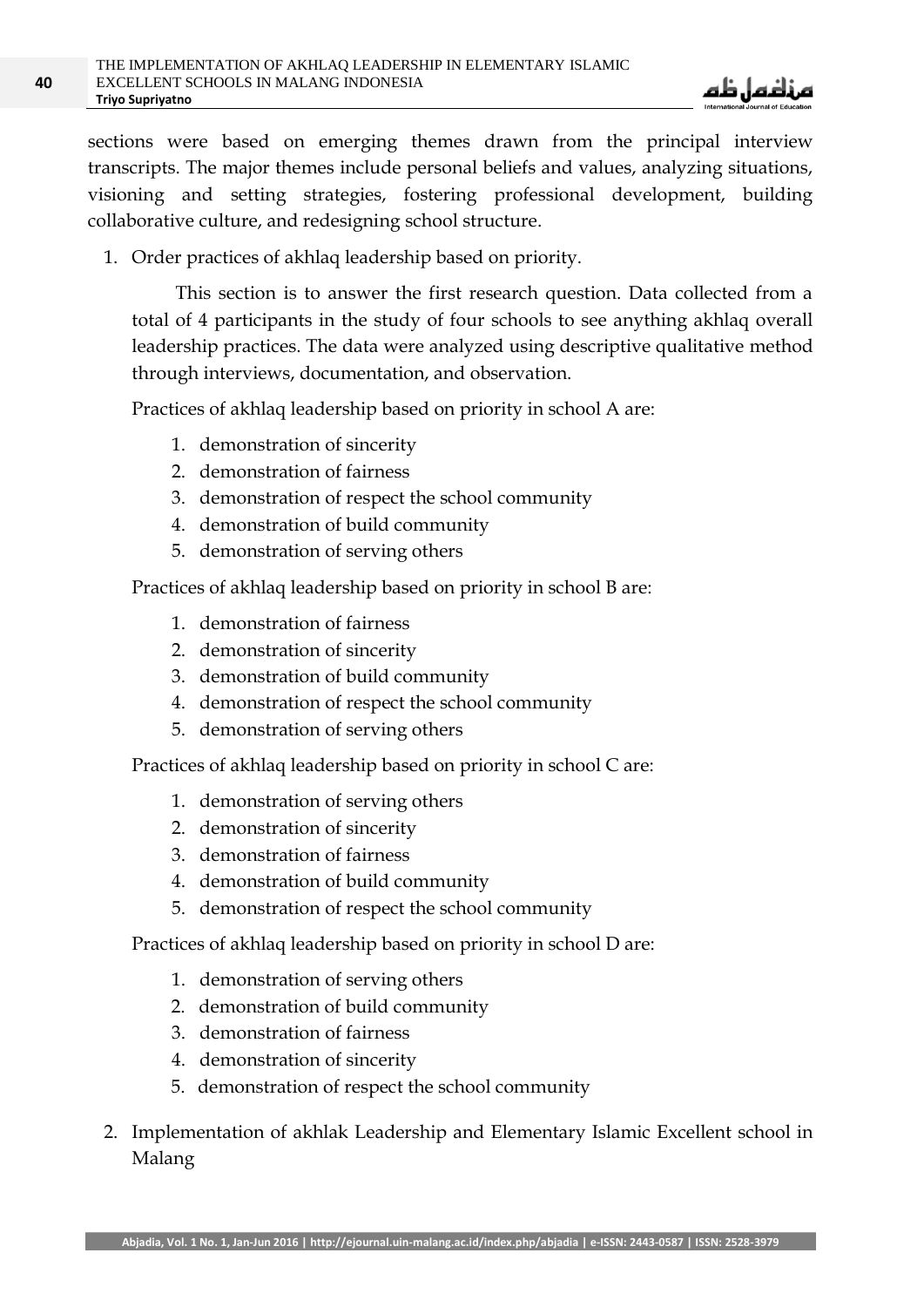The findings of this study presented in the following sub-sections were based on emerging themes drawn from the principal interview transcripts. The major themes include personal beliefs and values, analyzing situations, visioning and setting strategies, fostering professional development, building collaborative culture, and redesigning school structure.

# *Personal Beliefs and Values*

The study found that the princi pals' leadership was underpinned by a set of beliefs and values. These beliefs and values can be cla ssified into: religious beliefs and values; universal beliefs and values; and local cultural values.

A strong influence of religious beliefs and values was found in each of the principals' leadership practices. There were small variations in terms of beliefs and values emerging from each interview, but some common religious beliefs and values amanah and IMTAQ were found.

‗Amanah' was found to be the mo st influential value in each principal's leadership. It was the way by which the principals considered their job as something entrusted to them (typically with reference to being entrusted by God) to fulfill as perfectly as they could. In another study of school leader ship in Indonesia, 'amanah' was found to be an important value of the principal (Nurman, 2003), too.

To me if I am given a responsibility, I will work with it the best that I can. This is an 'amanah'. My commitment is to serve pupils and the school [SD A Principal]. According to SD B and C Principal, 'amanah' resulted in a strong commitment to his job, without complaining about what happened in the school. For the SD D Principal 'amanah' was related to accountability in t hat he was not only responsible to the school system, including the higher authority, pupils, and other members of the school community, but also to God.

IMTAQ (constructed from the words Iman and Taqwa, meaning faith and piety) was another religious belief and value common to each principal. This value is explicitly stated as one of the national education objectives (Departemen Pendidikan Nasional, 2003; Tilaar, 1995), and therefore became one of the inspirational values for the principals. This was evident in the school vision and program in which IMTAQ development in students was emphasized. For instance, as will be mentioned later on, an explicit mention of IMTAQ was found in the SD A and B school vision statements, while it was implied in the SD C and D vision. Included in this IMTAQ value is 'akhlak karimah' (good morality).

Another category of the principals' enduring beliefs and values is universal beliefs and values including equity and trustworthiness. E quity was manifested in their policies and practices of leadership, which included openness to criticisms and other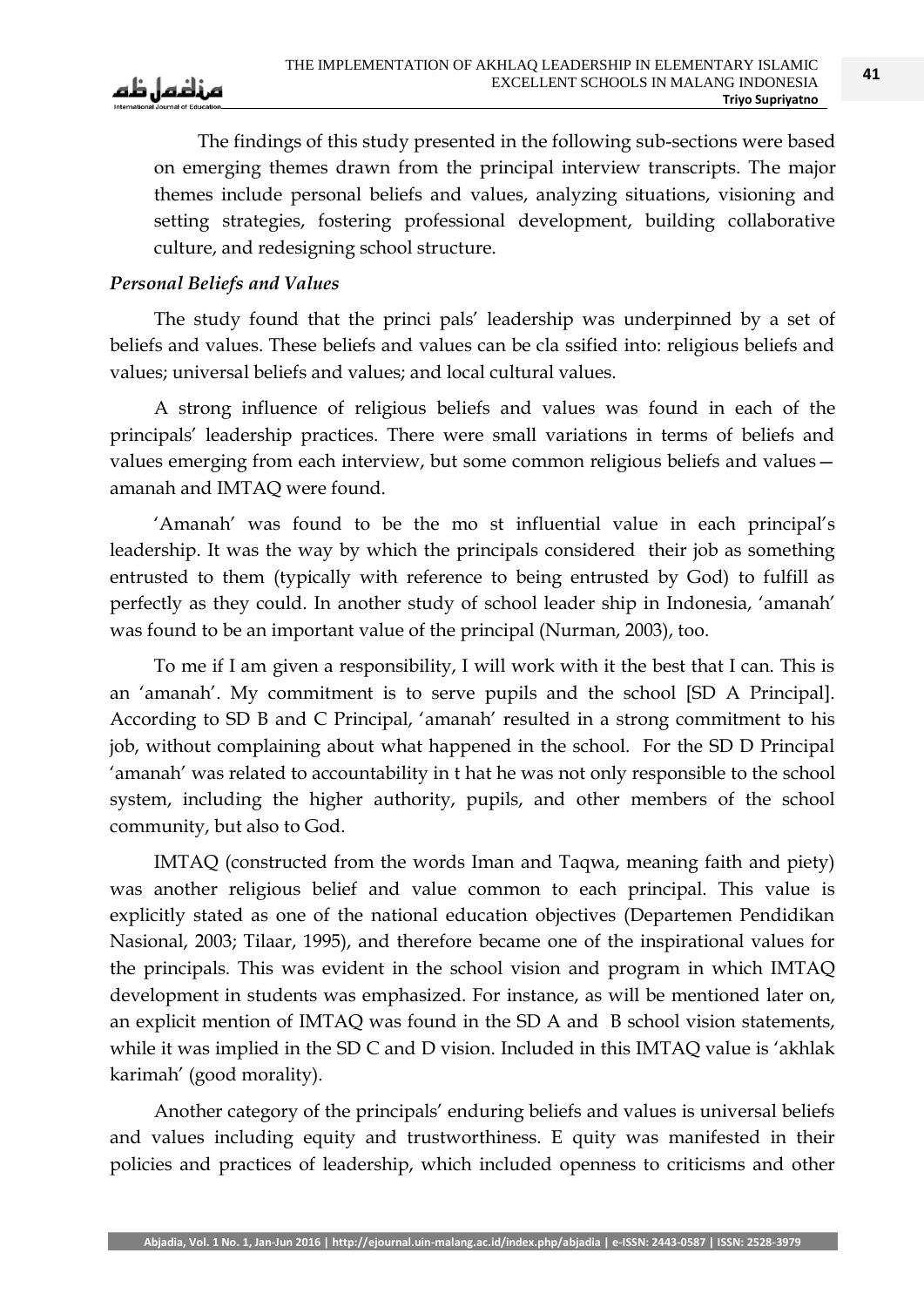ideas, the school stakeholder involvement, and equal rights and responsibilities in education.

All the principals had regular meetings with their staff, teachers and students in which they could listen to, and accept, their ideas for the school development, and criticisms of their leadership practices. Dialogues with the school community, school committee, parents and other stakeholders were held regularly. The principals were aware of the importance of the stakehol ders and the nature of school-based management which requires intensive and broader involvements of those that influence the school (Caldwell & Spinks, 1998; Mohrman et al. , 1994). In SD C and D, for inst ance, the involvement was extended to the board of alumni and the association of ex-SD C and D-teachers.

Trustworthiness was another universal belief and value that the four principals shared. This was reflected in their transparent and accountable school policies through regular consultation with other stakeholders and shared decision-making. In particular, they were very transparent regarding money issues. As corruption has been a major problem in Indonesia, money has become a very sensitive issue in every sector of governance, Including the school sector. Irawan et al. (2004), in a study about schoolbased management implementation in Jakarta, indicates a severe level of corruption occurring in schools.

The last category of the principals' common personal beliefs and values was local cultural values. Uniquely and explicitly found in the SD C and D principal were a set of Javanese beliefs and values that were articulated in the school vision and that emphasized, among other matters, graduates having a well dev eloped sense of Javanese culture.

Accordingly, one of the strategies was teaching the Javanese language to all students, with an emphasis on the rich Javanese philosophies and values as the basis of the whole Javanese culture. An example of this, which was explicitly mentioned by the principal, was a Javanese adage menang tanpo ngasorake. In essence, as they said, this philosophy means inviting and welcoming the loser in a competition to work together in order to improve the organizational conditions. This was applied in his strategies when he came first to the school and took the position as principal.

While the SD A and B principals did not explicitly mention the Javanese cultural values during the interviews, their leadership practices implied a high respect for these values, particularly regarding the way they interacted with others. Yet, Javanese cultural beliefs and values in these schools were not emphasized in the school vision, and were absent in the school improvement strategies.

#### *Analyzing situations*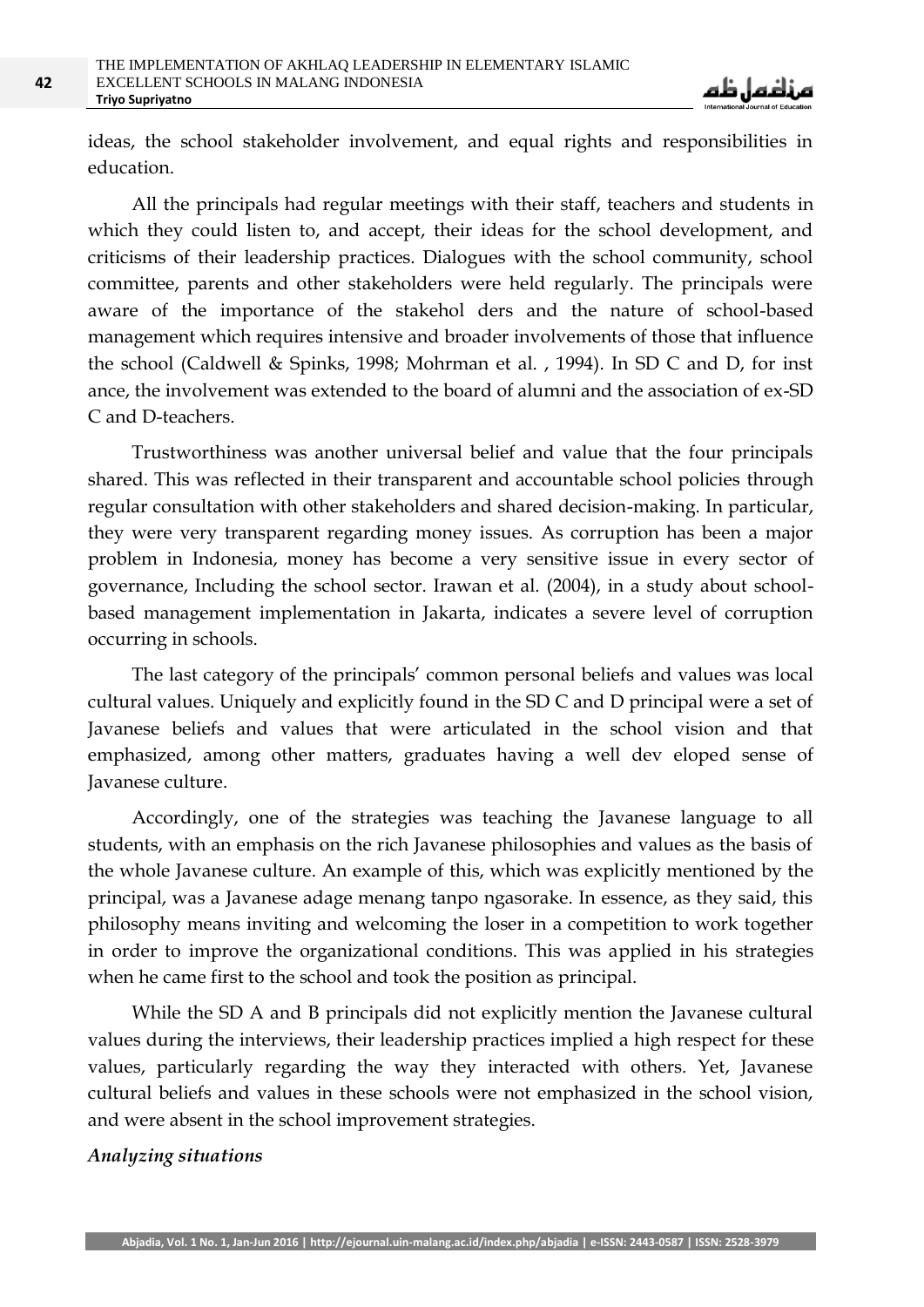Each of the principals demonstrated ability in understanding and analyzing the contexts of their schools to determine the actions required for the achievement of leadership objectives.

This was also found in studies of successful school leadership across different countries (Leithwood, 2005). The contexts are classified into two—immediate and broader. The immediate contexts include the school conditions such as teacher competences and school facilities, student background such as prior academic achievement and economic backgrounds, and parent and community expectations.

Meanwhile, the broader contexts are those outside the school and community believed to influence the school process, such as IT development.

Some of the examples of how each principal understood both contexts immediate and broader — can be seen in the following quotations. The SD B principal said: Now is a competition era. We have to compete with other schools in improving our school quality, improving our service to students and community, accommodating IT development, completing the school facilities with more quality stuff.

The SD C and D principal also showed his deep understanding of the school contexts. For instance, considering that the school he has been leading was a model school and the best school in Malang with better resource s than any other schools, he has initiated some innovations to achieve even better school performance.

After we achieved good performances, I initiated some innovations such as the international school program. This is to motivate the students to perform the best so that there will be more students able to study overseas.

The SD A principal was found to free some students from paying the school fees considering their parents' economic disadvantages—the immediate context of students' backgrounds. The principal implemented a policy of 'subsidi silang' (cross-subsidy) to help the economically disadvantaged students

# *Visioning and setting strategies*

After analyzing the contexts of the school, the principals created the school vision and set strategies accordingly. The visioning process of their leadership included articulating and aligning the vision, explaining it to the school stakeholders, and putting high expectations on school performance.

After being a while in this school learning the situation, I sent a letter to teachers, staff, as well as students and school committee asking for inputs regarding the vision formulating. The responses varied. Some of them said this is very good [approach], some others just said it is up to me as the principal. Finally, with all the inputs and my own concept, we formulated the vision. We have a target that we will realize the vision in 2013 (SD B Principal).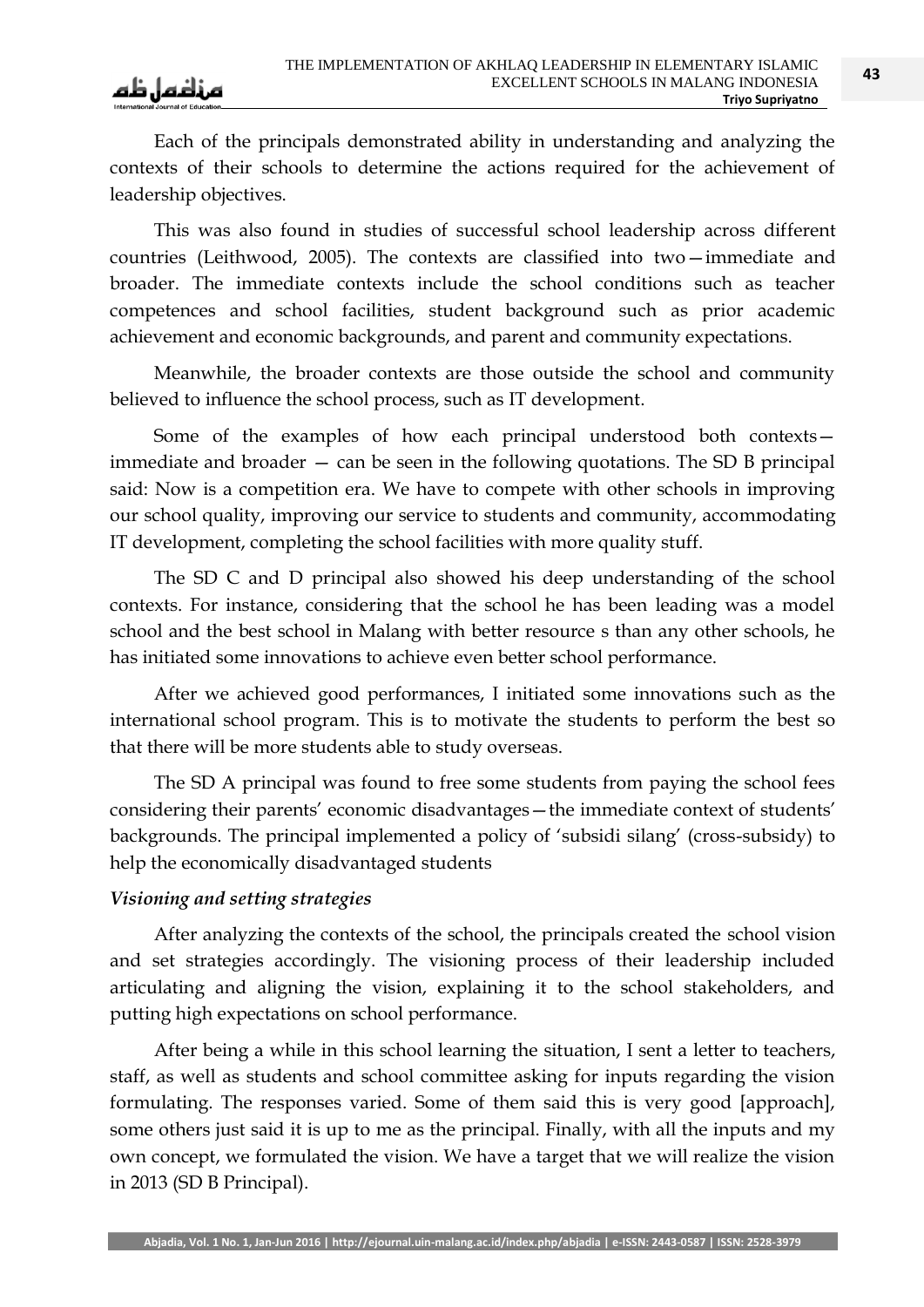The above quote indicates the involvement of other stakeholders in formulating the school vision—aligning their vision with the principals' vision. The involvement of more stakeholders assured the acceptance of t he vision by the school community, and attracted their commitment to it. In SD C and D, the involvement of stakeholders in the visioning was broader, including the school alumni association too, whilst in SD A and B it was limited to the principal, vice principals, teachers, and the school committee.

Religious beliefs and values, intellectual characteristics and images of being up to date in terms of science and technology, were commonly found in each schools' vision.

The SD B vision: "Mewujudkan sekolah yang unggul dan terdepan dalam penyelenggaraan pendidikan dan pengajaran untuk menghasilkan lulusan yang memiliki IMTAQ, Akhlak, dan penguasaan IPTEK dalam dunia global pada tahun 2010" [to realize a competitive and advanced school in running education and teaching for the production of graduates with faith, piety, and good morality, mastering science and technology in the global world in 2010](SD B, 2004).

The SD C vision: "Mewujudkan sekolah yang mampu menghasilkan keluaran yang berakar budaya bangsa, berwawasan kebangsaan, dan bercakrawala global" [to realize a school that is able to produce graduates with strong cultural traits, spirit of nationalism, and global orientation](SD C, 2004).

The SD A vision: "berusaha menciptakan manusia yang memiliki citra moral, citra kecendekiawanan, kemandirian, dan berwawasan lingkungan berdasarkan atas ketaqwaan terhadap Tuhan Yang Maha Esa" [striving to produce graduates who possess good images of morality, intellectuality, independence, and have environmental knowledge, which all are based on the faith and piety towards God the Only One] (SD A, 2004).

The above visions reflect the respective school community's expectations of the future. In order to realize such visions, each of the principals set several strategies that can be classified into three: academic strategies, non-academic strategies, and supporting strategies. Academic strategies included programs oriented to facilitate students to achieve better academic performance such as material comprehension and enrichment for Grade 5 and 6 students, an extra program commonly found in each case.

Meanwhile, non-academic strategies referred to extra-curricular activities such as sporting and arts. Supporting strategies included disciplining students and teac hers, building teamwork and improving the school facilities. In terms of promoting discipline among students, for example, the SD A principal with the support of staff, teachers, and parents, has launched a program called 'pagi simpatik' [morning of sympathy]. Every morning from 6:30 to 7:00, the principal along with some teachers stand in front of the school main gate to say Assalamu'alaikum Warahmatullahi Wabarakatuh and shake students' hands. According to the principal, besides helping to strengthen emotional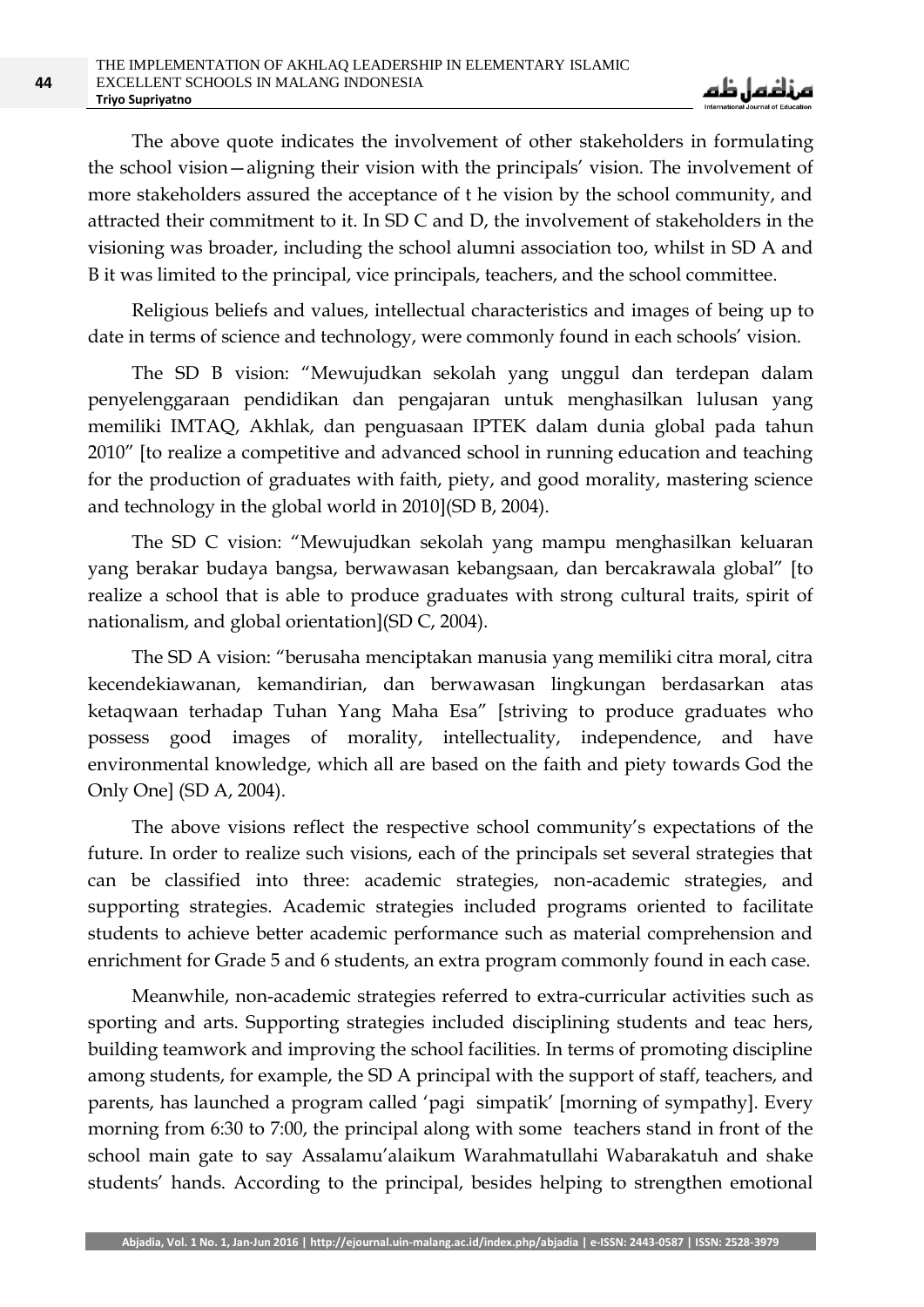

relationship among the principal, teachers, and students, this is to enforce the students' discipline for not being late.

### *Fostering professional development*

The three principals believed in the importance of professional development of themselves and teachers for the whole-school improvement. Each of the principals was eager to learn. For example, the SD B principal said that he had a plan to continue to doctorate level. The SD C principal was studying at doctoral level in the field of education, and the SD A principal had a strong commitment to learn from other successful principals.

As to the teacher professional development, the principals implemented several programs and strategies including sending teachers to training and seminars, motivating by modeling and promoting teachers to higher rank and providing rewards, delegating jobs, and providing funds for teachers to continue their education.

I always send some teachers to join trainings held by other institutions. I also send teachers to join MGMP (Subject Teachers Consultative Group) (SD A Principal). I also regularly send teachers to join seminars, trainings and conferences. For example, I sent some teachers to the 2003 curriculum workshop, even though at the same time we sacrifice learning time for students since the teachers are being sent to that workshop. I think one step backward does not matter for hundred steps forward (SD B Principal).

The four principals were also aware of the importance of motivating their staff and teachers. For this, each of the principals has provided a model for staff and teachers. The SD C and D principal said: I believe in the motto of life-long education. I am now doing my Ph.D. Beside to pursue my personal objectives I want to motivate [my staff and teachers]. If we want to ask them to study further, we have to do it first. How come we ask them to run while we do not want to run? The principals also provided various reward s to well-performing staff and teachers. The rewards could be in the form of psychological and material rewards. Each of the principals was found to give praises or compliments to well-performing teachers and consistently strived to increase their wages.

Intellectual stimulation as part of professional development strategies was also provided by each of the principals. The SD A and B principal, for instance, said: I inform my staff and teachers about this as it is, including the student achievement both at local and national levels. We seek together the reasons and factors behind our performances. It seems to me that before, they had never been told about the school performance. They had never been invited to analyze and make improvements. I also encourage teachers to make analysis of their students and curriculum.

### *Building collaborative culture*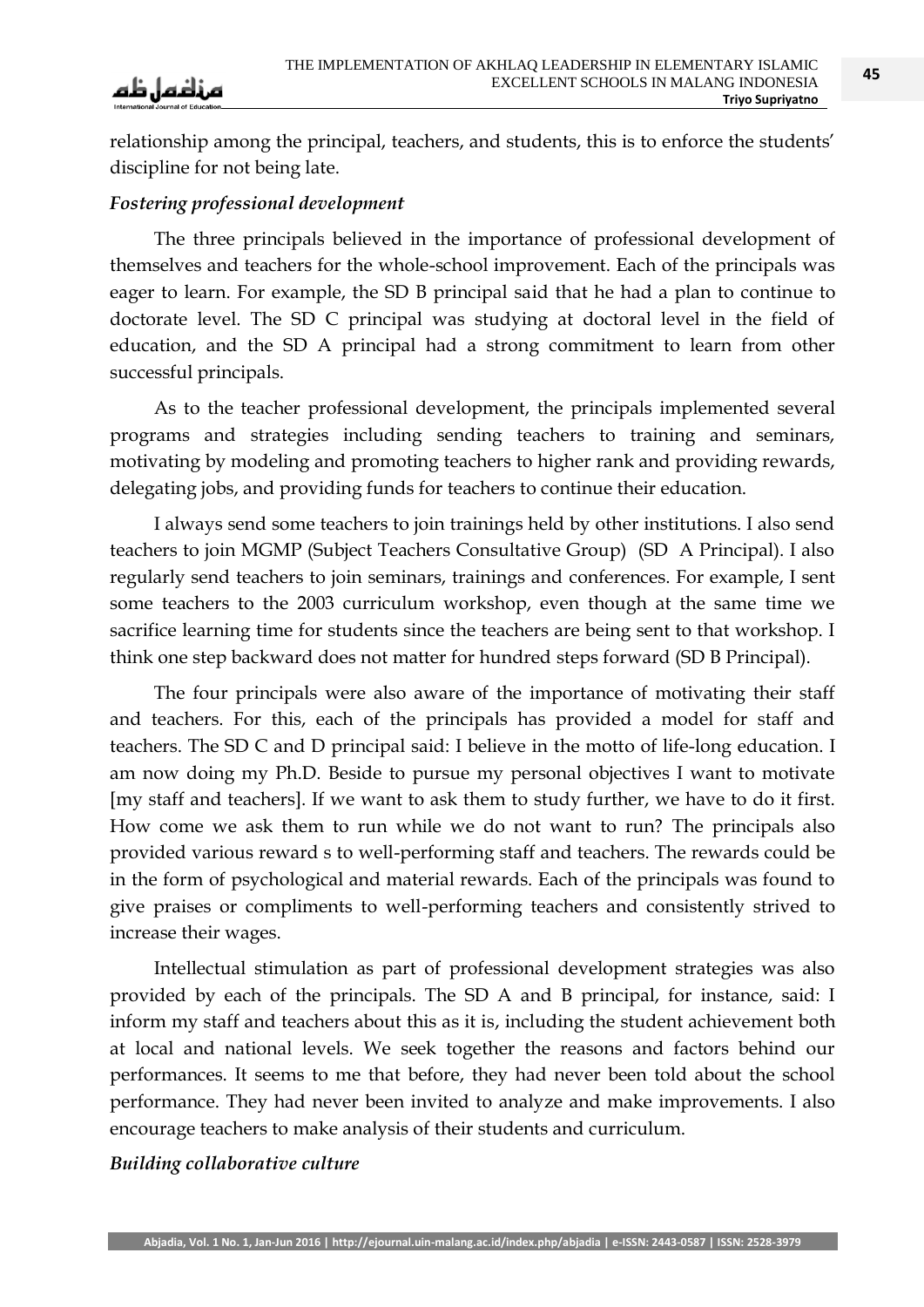The principals believed in the necessity of collaboration among t he school stakeholders in order to make a simultaneous and comprehensive improvement. This belief has been manifested in their actions to involve the school stakeholders in the decision-making process.

I try that every decision we make becomes all's decision and responsibility to implement it. Therefore, I always involve teachers, staff, and students, and when necessary other stakeholders. Furthermore, we apply the bottom-up principle. Weempower teachers by creating some team s where they can develop themselves (SD B Principal).

The efforts to create a collaborative culture went beyond the formal professional relationship between the principal and other stakeholders. Many initiatives done by each of the principals symbolized the importance of informal approaches to the creation of this culture. These approaches, for instance, included arisan haji ii (SD B), school staff/teacher-family recreation (SD A, B, C), and sporting (SD A & C).

#### *Redesigning school structure*

Each of the principals demonstrated his ability in redesigning the school structure. The school structure redesign was intended to meet the need for changes and improvement by putting each school matter into the right division in the school. Parallel to the creation of collaborative school culture, each of the principals put additional coordinators under the principal structure to cater for the needs for personnel specified to deal with certain areas. Included in this was a common additional structure across the cases: the formation of Musyawarah Guru Mata Pelajaran (MGMP), meaning subject teacher consultancy, in which subject teachers shared ideas, showed their creative and innovative thinking, collaboratively solved t heir problems of instruction, and so on. Also for the purpose of professional development, I added to the structure an MGMP. In this board, teachers of the same subject sit together and discuss what needs to be discussed (SD B Principal).

Another method was by redefining the job description within t he existing structure so that each staff member was aware of his or her own rights and responsibilities. However, changing or replacing staff in general was found to be a very sensitive issue for the principals to undertake, particularly in the early period of their principal ship. If not calculated carefully, as all the principals said, it could be counterproductive to the improvement efforts and strategies developed.

# **CONCLUSION**

This study is an initial survey of akhlaq leadership styles among principals considered as a new leadership style in education in Indonesia. Hence, it is hoped the stakeholders in education policy-makers and principals in particular use these findings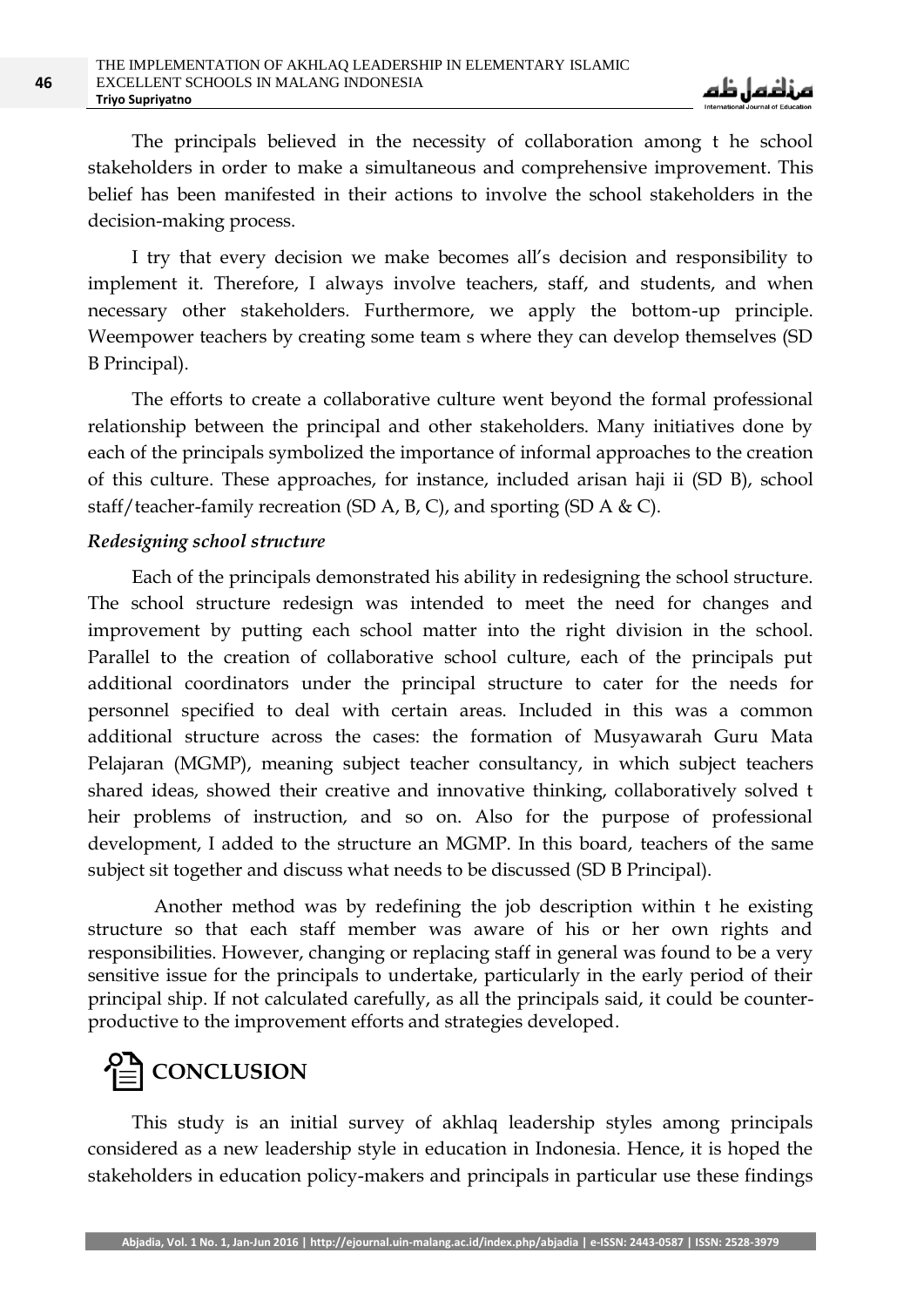to be used in education. Policy makers should be aware of the teacher selection procedure to the post of principal was based on their achievements in education, and not make a past practice as a selection procedure that teachers experience in the field of education.

Principals should make themselves as a role model to other school staff, especially teachers, staff and students. Therefore, the principal must increase the performance aspects of the self either internal (emotional and spiritual) and external (intellectual and social). implications, they are able to exercise akhlaq leadership practices as suggested by previous research on leadership is to build community, demonstrate fairness, honesty, respect and serve the school community.



# **BIBLIOGRAPHY**

- Bjork, C. 2003. *Local Responses to Decentralisation Policy in Indonesia*. Comparative Education Review.
- Caldwell, B. J., & Spinks, M. 1998. *Beyond the Self-Managing School*. London: The Falmer Press.
- Cheng, Y. C. 1996. *School Effectiveness and School-Based Management*. London: The Falmer Press.
- Cohen, L., Manion, L., & Morrison, K. 2000. *Research Methods in Education*. London: Routledge Falmer.
- Day, C., Harris, A., Hadfield, M., Tolley, H., & Beresford, J. 2000. *Leading Schools in Times of Change.* Buckingham: Open University Press.
- Departemen Pendidikan Nasional. 2003. *Undang-Undang Sistim Pendidikan Nasional Tahun 2003*.
- EMIS. 2002. *Statistik Pendidikan Islam*. Jakarta: Education Management Information System, The Ministry of Religious Affairs Republic of Indonesia.
- Flick, U. 1998. *An Introduction to Qualitative Research*. London: Sage Publications.
- Geisjel, F., Sleeger, P., Leithwood, K., & Jantzi, D. 2003. *Transformational Leadership Effects on Teachers' Commitment and Effort toward School Reform*. Journal of Educational Administration.
- Gurr, D., Drysdale, L., Natale, E. D., Ford, P., Hardy, R., & Swan, R. 2003. *Successful School Leadership in Victoria: Three Case Studies.* Leading and Managing.
- Hallinger, P., & Heck, R. 1998. *Exploring the Principal's Contribution to School Effectiveness: 1980-1995*. School Effectiveness and School Improvement.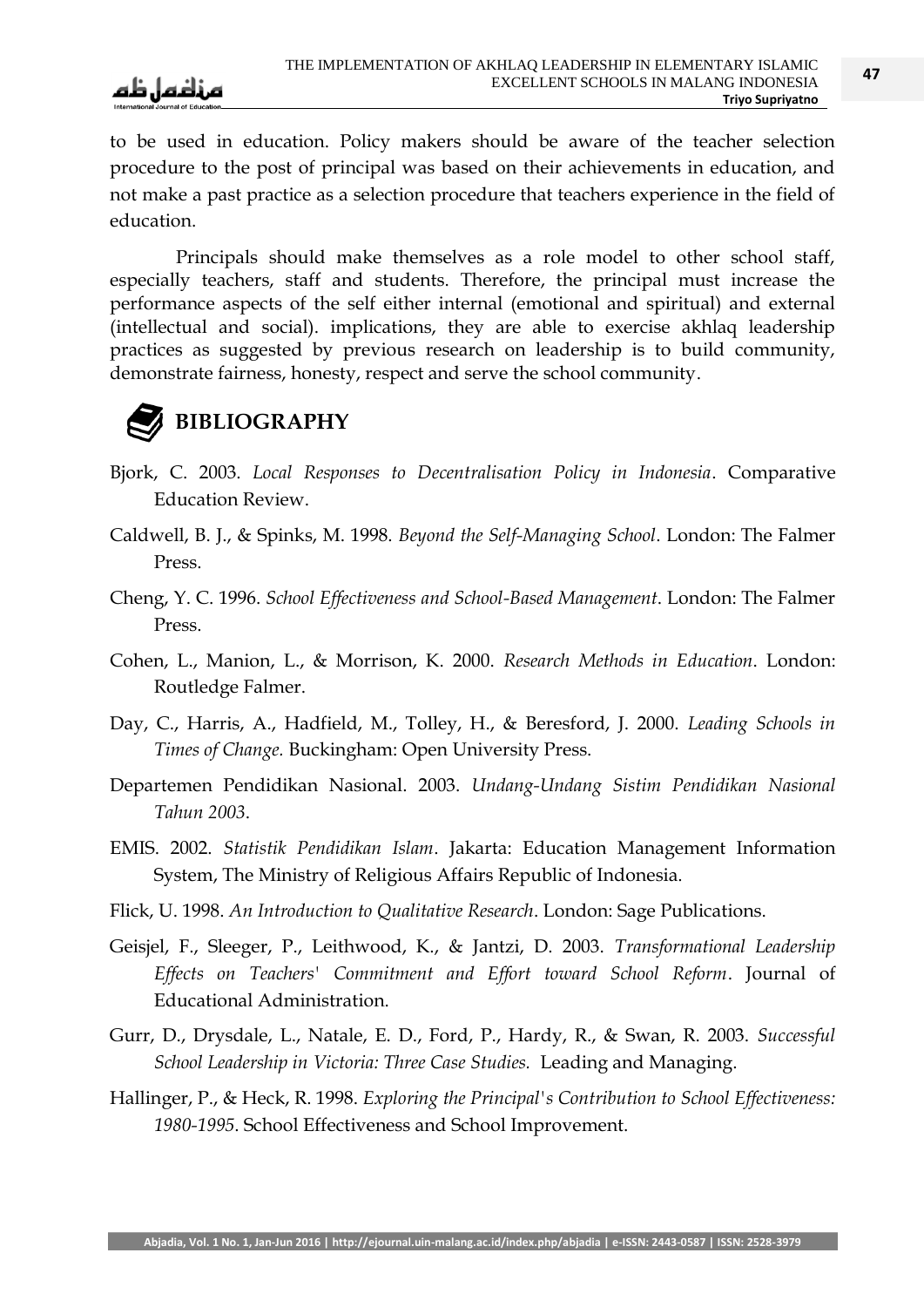Hartono, D., & Ehrmann, D. 2001. *The Indonesian Economic Crisis and Its Impact on Educational Enrolment and Quality*. Singapore: Institute of Southeast Asian Studies.

Hasbullah. 1995. *Sejarah Pendidikan Islam di Indonesia*. Jakarta: Rajawali Pers.

- Hill, P. W. 2002. *What All Principals Should Know About Teaching and Learning*. In M. S.
- Hopkins, D. 2001. *School Improvement for Real*. London: Routledge Falmer.
- Irawan, A., Eriyanto, Djani, L., & Sunaryanto, A. 2004. *Mendagangkan Sekolah.* Jakarta: ICW (Indonesian Corruption Watch).
- Jalal, F., & Supriadi, D. (Eds.). 2001. *Reformasi Pendidikan Dalam Konteks Otonomi Daerah*. Yogyakarta: Adi Cita.
- Jiyono, Jalal, F., Syamsuddin, A., Syafruddin, D., Suparman, R., Ajisuksmo, et al. 2001. *Menuju Desentralisasi Pengelolaan Pendidikan Dasar*. In F. Jalal (Ed.), Reformasi Pendidikan Dalam Konteks Otonomi Daerah (pp. 117-147). Yogyakarta: Adicita.
- King, M. B., & Newmann, F. M. 2001. *Building School Capacity through Professional Development: Conceptual and Empirical Considerations*. The International Journal of Educational Management.
- Kuczmarski, S. S., & Kuczmarski, T. D. 1995. *Values-Based Leadership*. Paramus, NJ: Prentice-Hall.
- Leithwood, K. 2005. *Understanding Successful School Leadership: Progress on a Broken Front*. Journal of Educational Administration.
- Leithwood, K., & Duke, D. L. 1999. *A Century's Quest to Understand School Leadership*. In Journal of Educational Administration.
- Leithwood, K., & Jantzi, D. 2000. *The Effects of Transformational Leadership on Organizational Conditions and Student Engagement with School.* Journal of Educational Administration.
- Leithwood, K., Jantzi, D., & Steinbach, R. 1999. *Changing Leadership for Changing Times.* Philadelphia: Open University Press.
- Leithwood, K., Louis, K. S., Anderson, S., & Wahlstrom, K. 2004. *How Leadership Influences Student Learning.*
- MacBeath, J. (Ed.). 1998. *Effective School Leadership: Responding to Change*. London: Paul Chapman Publishing Ltd.
- Mastuhu. 1994. *Dinamika Sistem Pendidikan Pesantren: Suatu Kajian Tentang Unsur Dan Nilai Sistem Pendidikan Pesantren*. Jakarta: INIS.
- Merriem, S. B. 1988. *Case Study Research in Education: A Qualitative Approach.* San Francisco: Jossey-Bass, Inc.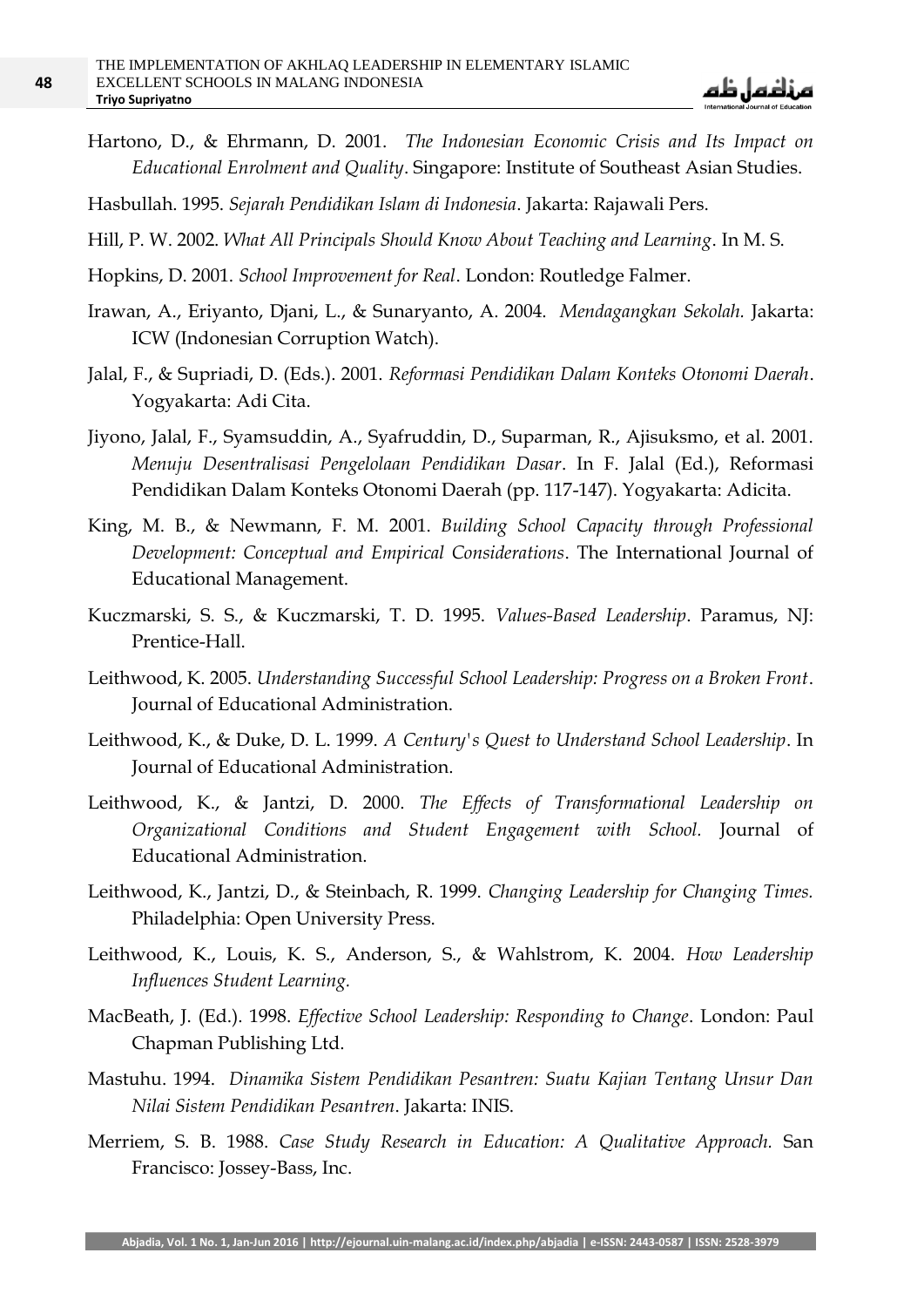- Merriem, S. B. 1998. *Qualitative Research and Case Study Applications in Education*. San Francisco: Jossey-Bass, Inc.
- Miles, M. B., & Hubermen, A. M. 1994. *Qualitative Data Analysis*. Thousands Oaks: SAGE Publications.
- MNE. 2001. *Program Pembangunan Nasional (Propenas) Tahun 2000-2004: Pembangunan Pendidikan*. Retrieved 12 March, 2008.
- MNE. 2002. *Indonesia Educational Statistics in Brief.* Jakarta: The Ministry of National Education Republic of Indonesia.
- MNE. 2003a. *Pusat Kurikulum Balitbang*. Retrieved 24 December, 2008.
- MNE. 2003b. *Undang-Undang Sistim Pendidikan Nasional Tahun 2003*. Retrieved 10 August, 2008.
- Mohrman, S. A., Wohlstetter, P., & Associates. 1994. *School-Based Management*. San Francisco: Jossey-Bass Publishers.
- Mulford, B., & Johns, S. 2004*. Successful School Principalship*. Leading and Managing.
- Murphy & K. S. Louis (Eds.), *Handbook of Research on Educational Administration,* (pp. 45- 72). San Francisco: Jossey-Bass Publishers.
- National Office of Overseas Schools Recognition. 1995. *Indonesia: A Comparative Study.* Canberra: Australian Government Publishing service.
- Penabur, B. 2003. *Kerangka Dasar Kurikulum Berbasis Kompetensi*. Retrieved 10 December, 2003.
- Poerbakawatja, S. 1970*. Pendidikan Dalam Alam Indonesia Merdeka*. Jakarta: Gunung Agung.
- Raihani. 2001. *Curriculum Construction in the Indonesian Pesantren*. Unpublished Masters, The University of Melbourne, Melbourne.
- Rossman, G. B., & Rallis, S. F. 2003. *Learning in the Field: An Introduction to Qualitative Research* (2nd ed.). Thousand Oaks: Sage Publications.
- Sergiovanni, T. J. 1990. *Value-Added Leadership.* New York: Harcourt Brace Javanovich.
- Sergiovanni, T. J. 1992. *Moral Leadership: Getting the Heart of School Improvement*. San Francisco: Jossey-Bass Publishers.
- Setiawan, C. 2000. *Relevansi Kurikulum Pendidikan Masa Depan*. In Sindhunata (Ed.), *Membuka Masa Depan Anak-Anak Kita: Mencari Kurikulum Pendidikan Abad XXI .*  Yogyakarta: Kanisius.
- Tilaar, H. A. R. 1995. 50 Tahun Pembangunan Pendidikan Nasional 1945-1995. Jakarta: PT Grasindo.